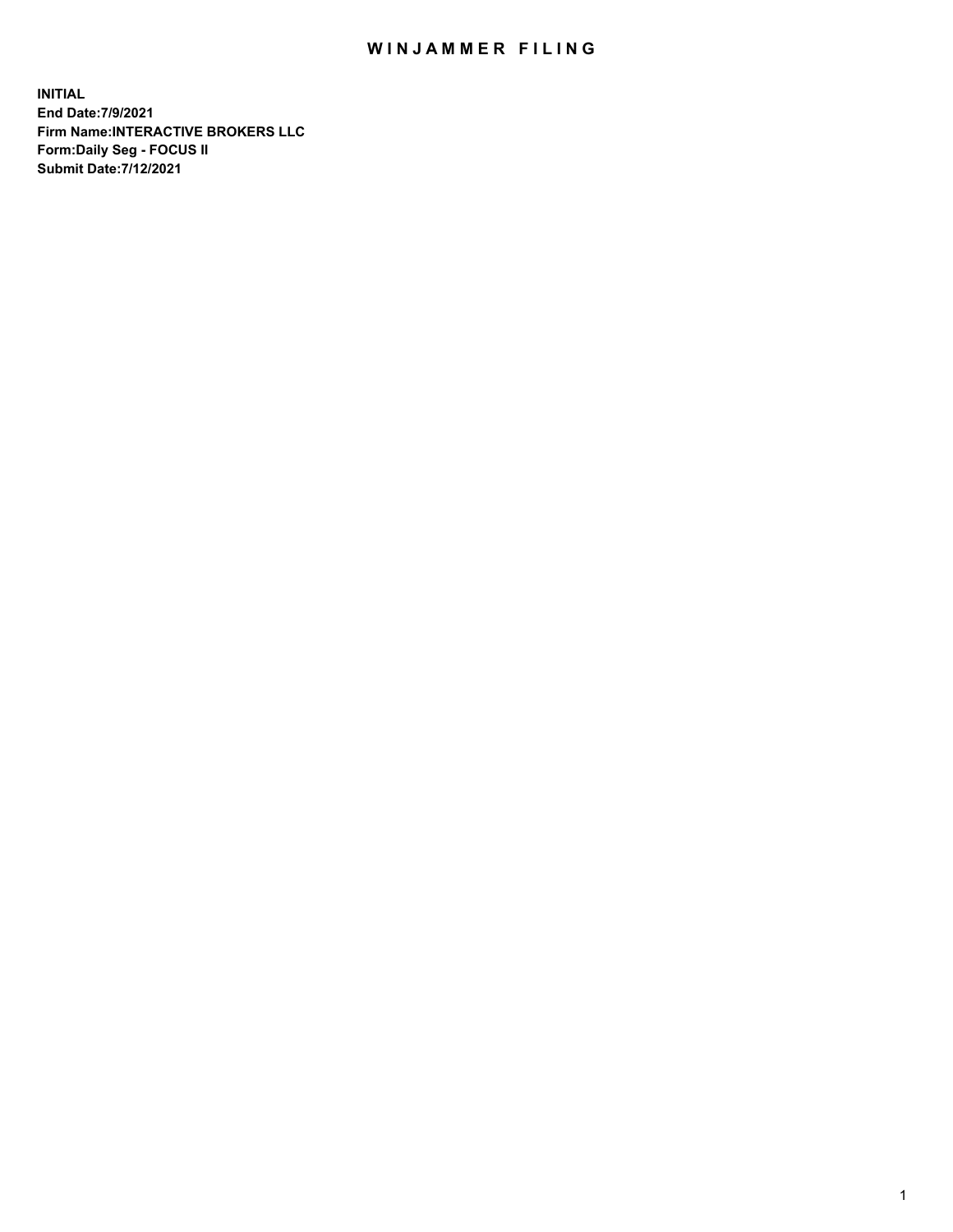**INITIAL End Date:7/9/2021 Firm Name:INTERACTIVE BROKERS LLC Form:Daily Seg - FOCUS II Submit Date:7/12/2021 Daily Segregation - Cover Page**

| Name of Company                                                                                                                                                                                                                                                                                                               | <b>INTERACTIVE BROKERS LLC</b>                                                            |  |
|-------------------------------------------------------------------------------------------------------------------------------------------------------------------------------------------------------------------------------------------------------------------------------------------------------------------------------|-------------------------------------------------------------------------------------------|--|
| <b>Contact Name</b>                                                                                                                                                                                                                                                                                                           | James Menicucci                                                                           |  |
| <b>Contact Phone Number</b>                                                                                                                                                                                                                                                                                                   | 203-618-8085                                                                              |  |
| <b>Contact Email Address</b>                                                                                                                                                                                                                                                                                                  | jmenicucci@interactivebrokers.c<br><u>om</u>                                              |  |
| FCM's Customer Segregated Funds Residual Interest Target (choose one):<br>a. Minimum dollar amount: ; or<br>b. Minimum percentage of customer segregated funds required:% ; or<br>c. Dollar amount range between: and; or<br>d. Percentage range of customer segregated funds required between: % and %.                      | $\overline{\mathbf{0}}$<br>0<br>155,000,000 245,000,000<br>0 <sub>0</sub>                 |  |
| FCM's Customer Secured Amount Funds Residual Interest Target (choose one):<br>a. Minimum dollar amount: ; or<br>b. Minimum percentage of customer secured funds required:%; or<br>c. Dollar amount range between: and; or<br>d. Percentage range of customer secured funds required between:% and%.                           | <u>0</u><br>$\overline{\mathbf{0}}$<br>80,000,000 120,000,000<br>00                       |  |
| FCM's Cleared Swaps Customer Collateral Residual Interest Target (choose one):<br>a. Minimum dollar amount: ; or<br>b. Minimum percentage of cleared swaps customer collateral required:%; or<br>c. Dollar amount range between: and; or<br>d. Percentage range of cleared swaps customer collateral required between:% and%. | <u>0</u><br>$\underline{\mathbf{0}}$<br>$\underline{0}$ $\underline{0}$<br>0 <sub>0</sub> |  |

Attach supporting documents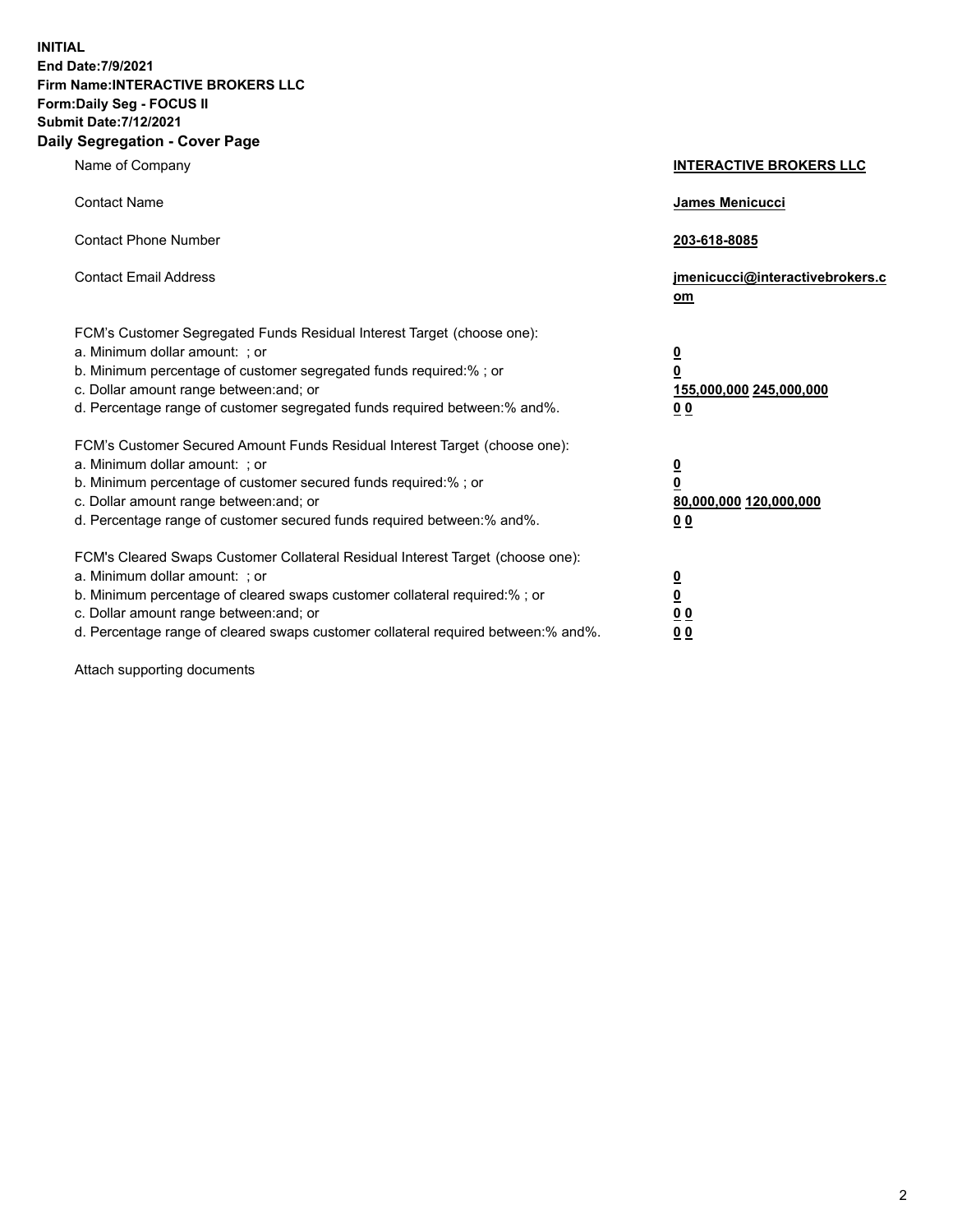**INITIAL End Date:7/9/2021 Firm Name:INTERACTIVE BROKERS LLC Form:Daily Seg - FOCUS II Submit Date:7/12/2021 Daily Segregation - Secured Amounts**

## Foreign Futures and Foreign Options Secured Amounts Amount required to be set aside pursuant to law, rule or regulation of a foreign government or a rule of a self-regulatory organization authorized thereunder **0** [7305] 1. Net ledger balance - Foreign Futures and Foreign Option Trading - All Customers A. Cash **508,030,909** [7315] B. Securities (at market) **0** [7317] 2. Net unrealized profit (loss) in open futures contracts traded on a foreign board of trade **-12,164,890** [7325] 3. Exchange traded options a. Market value of open option contracts purchased on a foreign board of trade **98,336** [7335] b. Market value of open contracts granted (sold) on a foreign board of trade **-1,680** [7337] 4. Net equity (deficit) (add lines 1. 2. and 3.) **495,962,675** [7345] 5. Account liquidating to a deficit and account with a debit balances - gross amount **5,522** [7351] Less: amount offset by customer owned securities **0** [7352] **5,522** [7354] 6. Amount required to be set aside as the secured amount - Net Liquidating Equity Method (add lines 4 and 5) **495,968,197** [7355] 7. Greater of amount required to be set aside pursuant to foreign jurisdiction (above) or line 6. **495,968,197** [7360] FUNDS DEPOSITED IN SEPARATE REGULATION 30.7 ACCOUNTS 1. Cash in banks A. Banks located in the United States **99,230,860** [7500] B. Other banks qualified under Regulation 30.7 **0** [7520] **99,230,860** [7530] 2. Securities A. In safekeeping with banks located in the United States **299,982,000** [7540] B. In safekeeping with other banks qualified under Regulation 30.7 **0** [7560] **299,982,000** [7570] 3. Equities with registered futures commission merchants A. Cash **0** [7580] B. Securities **0** [7590] C. Unrealized gain (loss) on open futures contracts **0** [7600] D. Value of long option contracts **0** [7610] E. Value of short option contracts **0** [7615] **0** [7620] 4. Amounts held by clearing organizations of foreign boards of trade A. Cash **0** [7640] B. Securities **0** [7650] C. Amount due to (from) clearing organization - daily variation **0** [7660] D. Value of long option contracts **0** [7670] E. Value of short option contracts **0** [7675] **0** [7680] 5. Amounts held by members of foreign boards of trade A. Cash **220,814,060** [7700] B. Securities **0** [7710] C. Unrealized gain (loss) on open futures contracts **-3,236,160** [7720] D. Value of long option contracts **98,336** [7730] E. Value of short option contracts **-1,680** [7735] **217,674,556** [7740] 6. Amounts with other depositories designated by a foreign board of trade **0** [7760] 7. Segregated funds on hand **0** [7765] 8. Total funds in separate section 30.7 accounts **616,887,416** [7770] 9. Excess (deficiency) Set Aside for Secured Amount (subtract line 7 Secured Statement Page 1 from Line 8) **120,919,219** [7380] 10. Management Target Amount for Excess funds in separate section 30.7 accounts **80,000,000** [7780] 11. Excess (deficiency) funds in separate 30.7 accounts over (under) Management Target **40,919,219** [7785]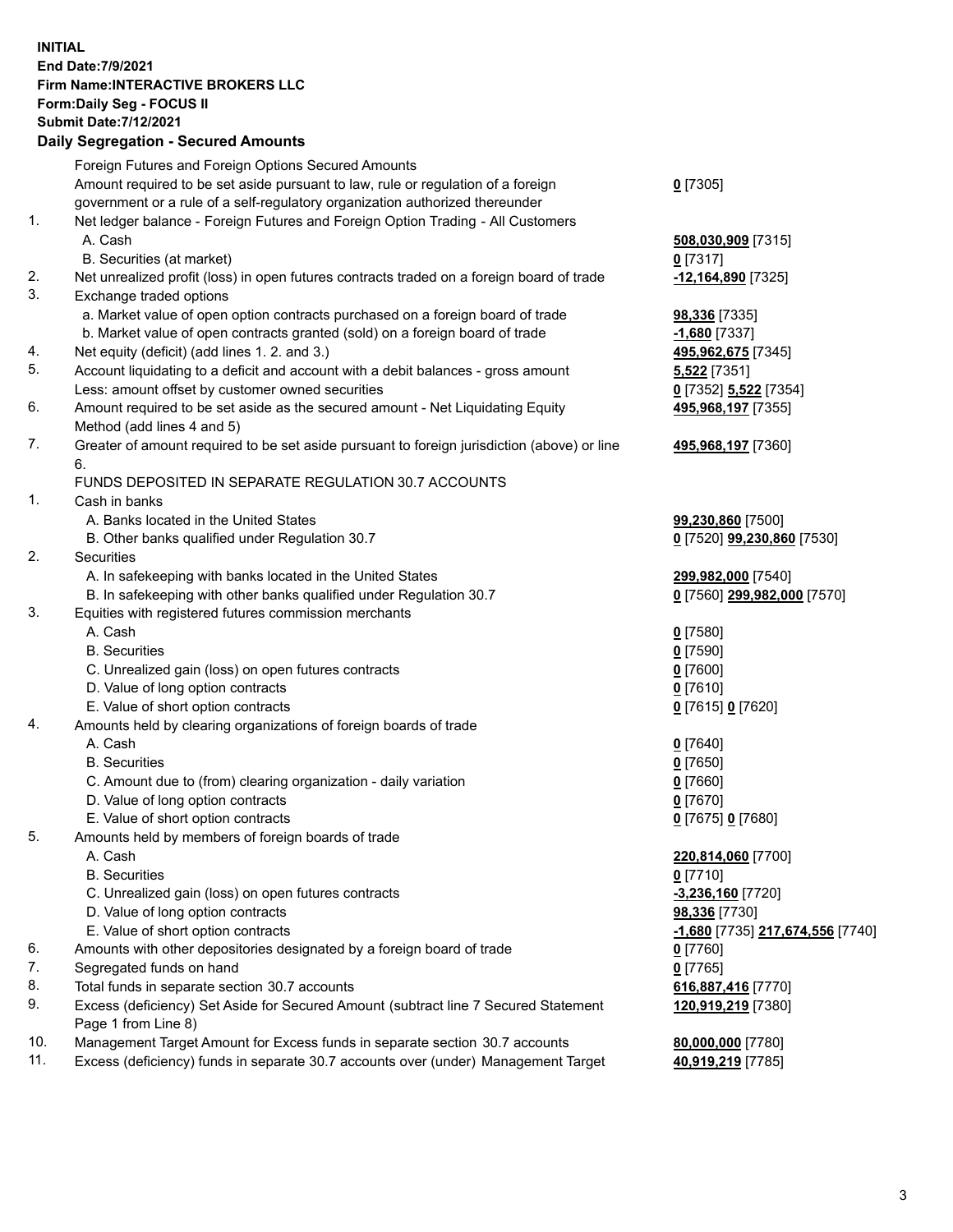**INITIAL End Date:7/9/2021 Firm Name:INTERACTIVE BROKERS LLC Form:Daily Seg - FOCUS II Submit Date:7/12/2021 Daily Segregation - Segregation Statement** SEGREGATION REQUIREMENTS(Section 4d(2) of the CEAct) 1. Net ledger balance A. Cash **6,712,051,833** [7010] B. Securities (at market) **0** [7020] 2. Net unrealized profit (loss) in open futures contracts traded on a contract market **53,554,588** [7030] 3. Exchange traded options A. Add market value of open option contracts purchased on a contract market **278,460,856** [7032] B. Deduct market value of open option contracts granted (sold) on a contract market **-247,315,989** [7033] 4. Net equity (deficit) (add lines 1, 2 and 3) **6,796,751,288** [7040] 5. Accounts liquidating to a deficit and accounts with debit balances - gross amount **1,244,026** [7045] Less: amount offset by customer securities **0** [7047] **1,244,026** [7050] 6. Amount required to be segregated (add lines 4 and 5) **6,797,995,314** [7060] FUNDS IN SEGREGATED ACCOUNTS 7. Deposited in segregated funds bank accounts A. Cash **1,357,273,800** [7070] B. Securities representing investments of customers' funds (at market) **3,326,889,210** [7080] C. Securities held for particular customers or option customers in lieu of cash (at market) **0** [7090] 8. Margins on deposit with derivatives clearing organizations of contract markets A. Cash **1,985,823,531** [7100] B. Securities representing investments of customers' funds (at market) **294,479,801** [7110] C. Securities held for particular customers or option customers in lieu of cash (at market) **0** [7120] 9. Net settlement from (to) derivatives clearing organizations of contract markets **26,987,888** [7130] 10. Exchange traded options A. Value of open long option contracts **277,681,694** [7132] B. Value of open short option contracts **-246,661,856** [7133] 11. Net equities with other FCMs A. Net liquidating equity **0** [7140] B. Securities representing investments of customers' funds (at market) **0** [7160] C. Securities held for particular customers or option customers in lieu of cash (at market) **0** [7170] 12. Segregated funds on hand **0** [7150] 13. Total amount in segregation (add lines 7 through 12) **7,022,474,068** [7180] 14. Excess (deficiency) funds in segregation (subtract line 6 from line 13) **224,478,754** [7190] 15. Management Target Amount for Excess funds in segregation **155,000,000** [7194]

16. Excess (deficiency) funds in segregation over (under) Management Target Amount Excess

**69,478,754** [7198]